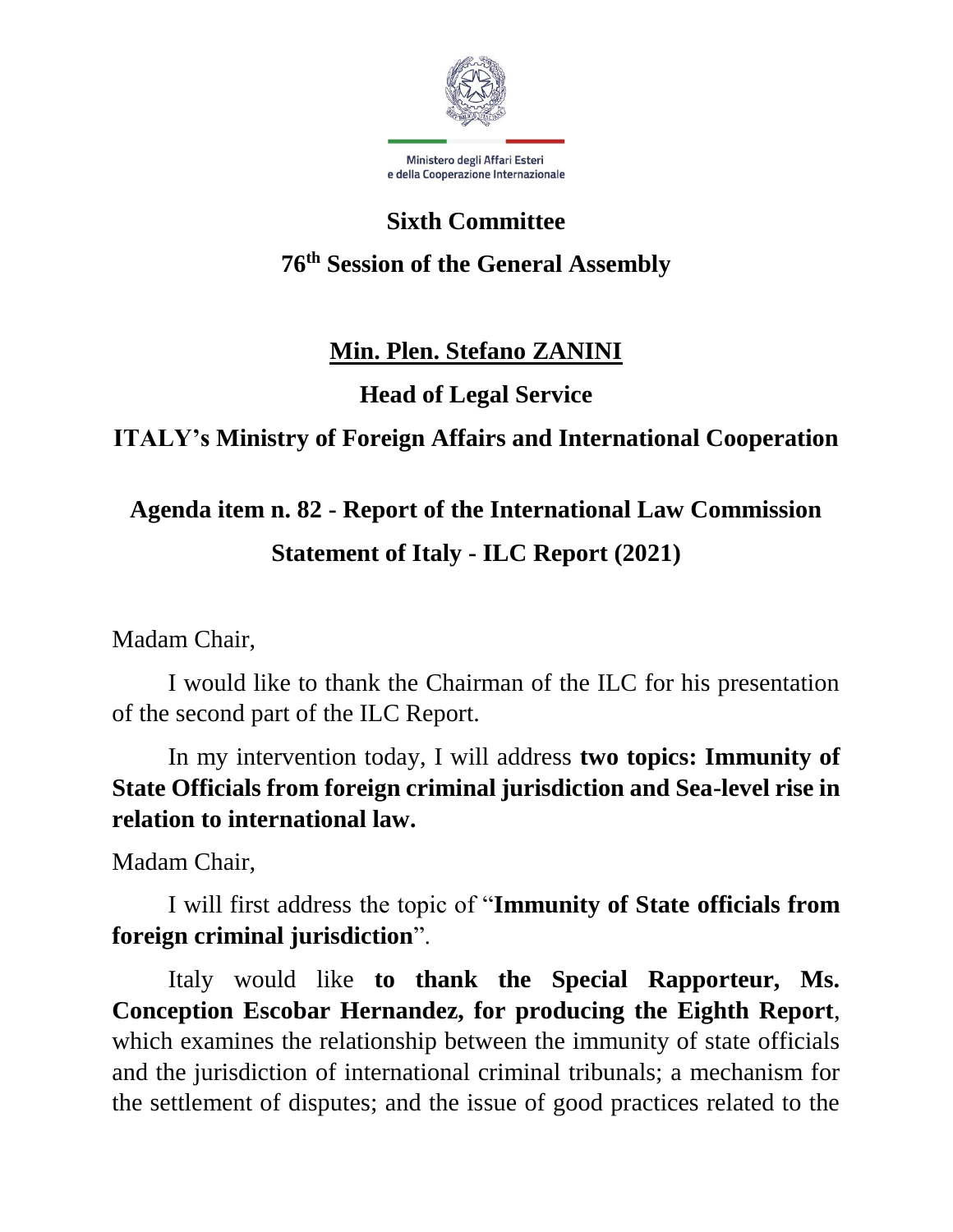determination and application of immunities and proposes two new draft articles (17 and 18). Italy also notes the adoption by the Commission of draft articles 8 *ante* to article 12, with commentaries, which deal with some of the the procedural aspects of the determination and application of immunity – **aspects which were contained in the Special Rapporteur's seventy report and on which Italy had already expressed its views during the discussions in the Sixth Committee in 2019**.

With regard to the issues highlighted in the latest report issued by the Special Rapporteur, Italy would like to make the following observations.

**Firstly**, with regard to the relationship between the immunity of state officials and the jurisdiction of international criminal tribunals, **Italy appreciates the proposed non-prejudice clause** under draft article 18, which safeguards the "speciality" of legal regimes establishing international criminal tribunals. At the same time, Italy recognizes that those regimes are not insulated from general international law, including the rules on functional and personal immunities.

**Secondly**, clarity on the part of the Special Rapporteur and the Commission on the ultimate goal of the draft articles would be most welcome: **Italy agrees with the acknowledgment by the Special Rapporteur that dispute settlement mechanisms** are especially linked to treaty instruments and would like to recall that it is the standard practice of the ILC that draft articles, unlike other ILC products, are recommended for transformation into a treaty.

**Thirdly,** with particular regard to the **dispute settlement clause** under draft article 17, Italy sees the need to complement the provisions on exchange of information and consultation with a more traditional *ex post facto* dispute settlement clause.

However, precisely because the proposal relates to the phase of dispute settlement *stricto sensu*, **Italy would recommend a more**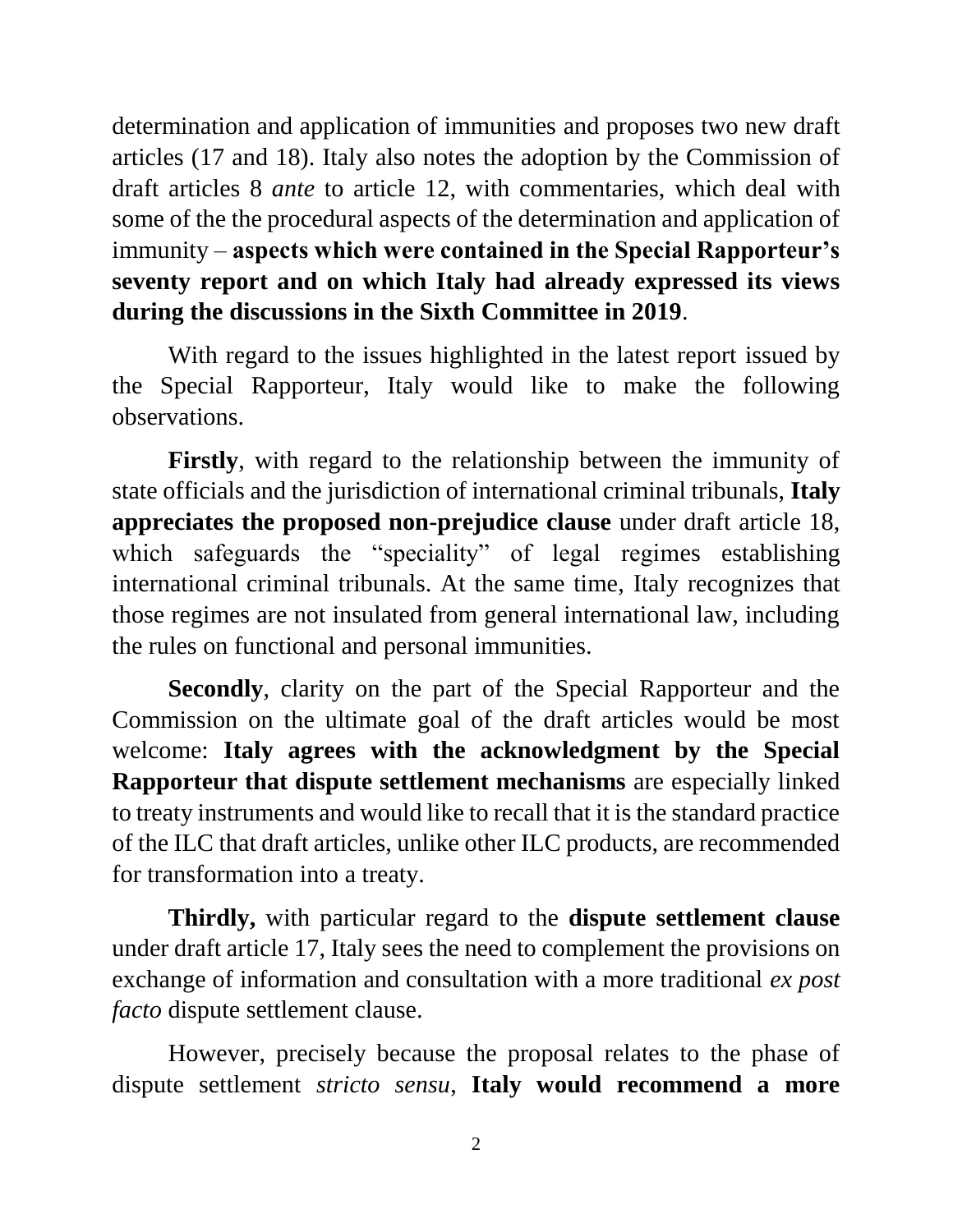**standardized drafting in paragraph 2** ("may" with regard to the cooling-off period should be replaced by "shall"; and "may suggest to the other party that the dispute be referred" should be replaced by "may refer").

**Fourthly,** Italy concurs with the insertion of **paragraph 3**, which is in line with the need to avoid the aggravation of disputes and preserve the rights of the parties.

At the same time, it would recommend to the Drafting Committee that a qualifier is added **to the effect that the obligation of suspension on the forum State is conditional upon the ascertainment of** *prima facie* jurisdiction by the international tribunal - an ascertainment that is normally conducted in the course of incidental proceedings on provisional measures -, in order to avoid that frivolous legal actions may interfere with the course of justice at the domestic level.

**Finally**, Italy agrees with decision by the Special Rapporteur and by the Commission not to propose any provision **on recommended good practices**, given the existing time constraints and the diversity of views on the content, form and goal of those recommended practices.

#### Madam Chair,

I would like now turn to the topic, "**Sea-level rise in international law**".

At the very outset, **Italy would like to reiterate that the rise in sealevels is indeed a major issue**, also considering its dramatic impact particularly on developing countries and small islands of the Pacific and the Caribbean.

Italy is at the forefront of initiatives addressing the issue of sea-level rise both domestically and through international cooperation. To that extent, we consider the ILC's study on some of the legal implications of sea-level rise very timely.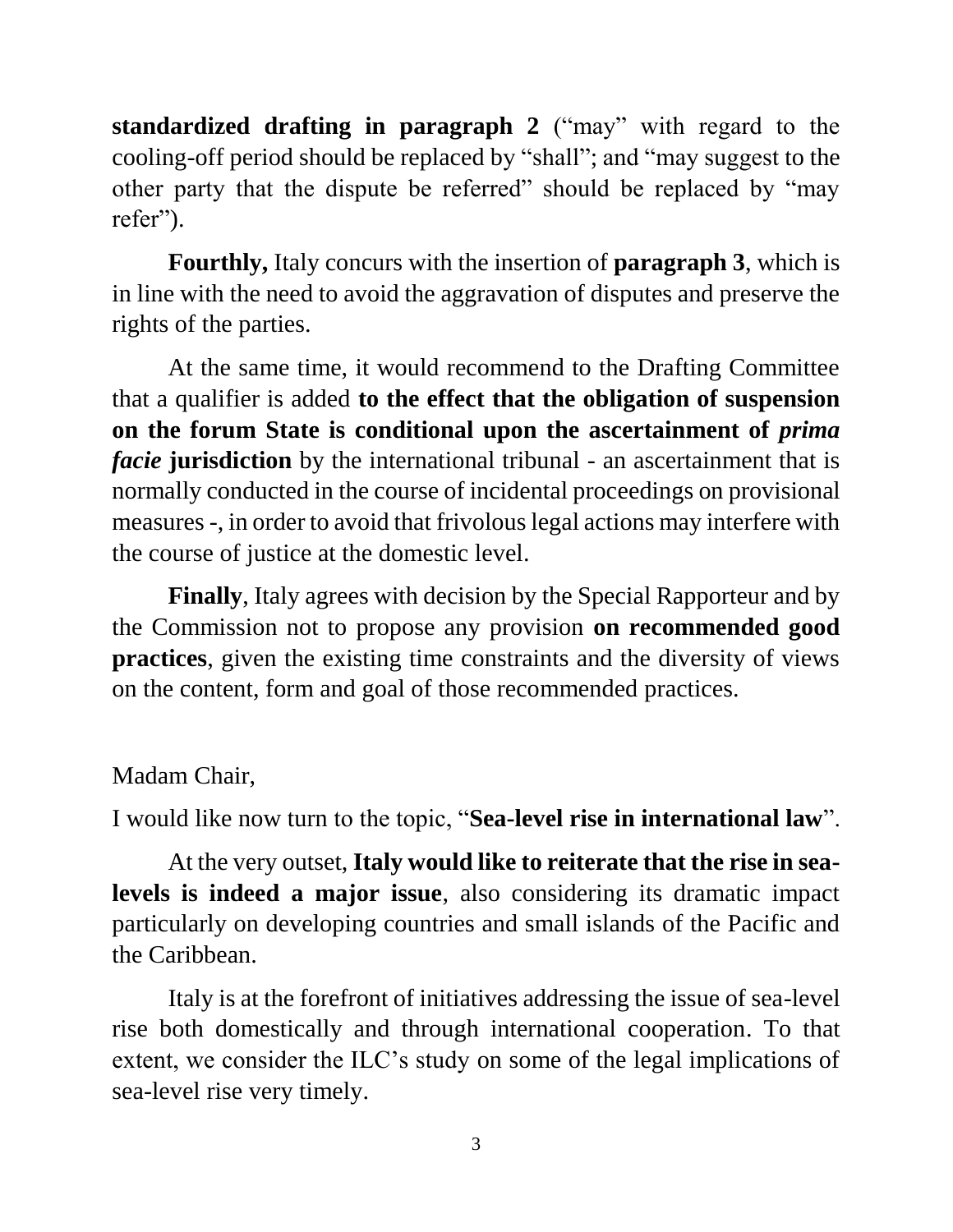At the same time, Italy has taken note of the limitations established in the 2018 syllabus and in particular **the assertion therein that modifications to international law, including the 1982 United Nations Convention on the Law of the Sea, will not be proposed**.

The latter limitation, together with the nature of the exercise, which is not intended to produce specific guidelines or instruments, should adequately address the concern of Member States preoccupied by the potential destabilizing effect on the UNCLOS legal regime.

#### In this respect, Italy would like to stress the **importance of stability, security and legal certainty with regard to baselines and maritime delimitation**.

It fully concurs with the conclusion of the first Issues Paper to the effect that the principle of fundamental change of circumstances does not apply neither to existing delimitation agreements nor to decisions rendered in arbitral or judicial decisions.

It is also important to underline that **any principle of permanency** of baselines, which have been established and deposited in accordance with international law, must refer solely to sea-level rise induced by climate change and not to other circumstances, including land accretion.

Finally, with regard to paragraph 171 of the first Issues Paper, **Italy would like to stress that the freedom of the high seas is subject not only to the "due regard" condition**, but also to the other conditions and limitations provided under UNCLOS and customary international law, in accordance with Article 87, para. 1 of the UNCLOS.

Italy looks forward to the continuation of discussions on this important topic within the International Law Commission and **to the circulation by the Study Group of the issue paper on sea-level rise and statehood and sea-level rise and the protection of persons**.